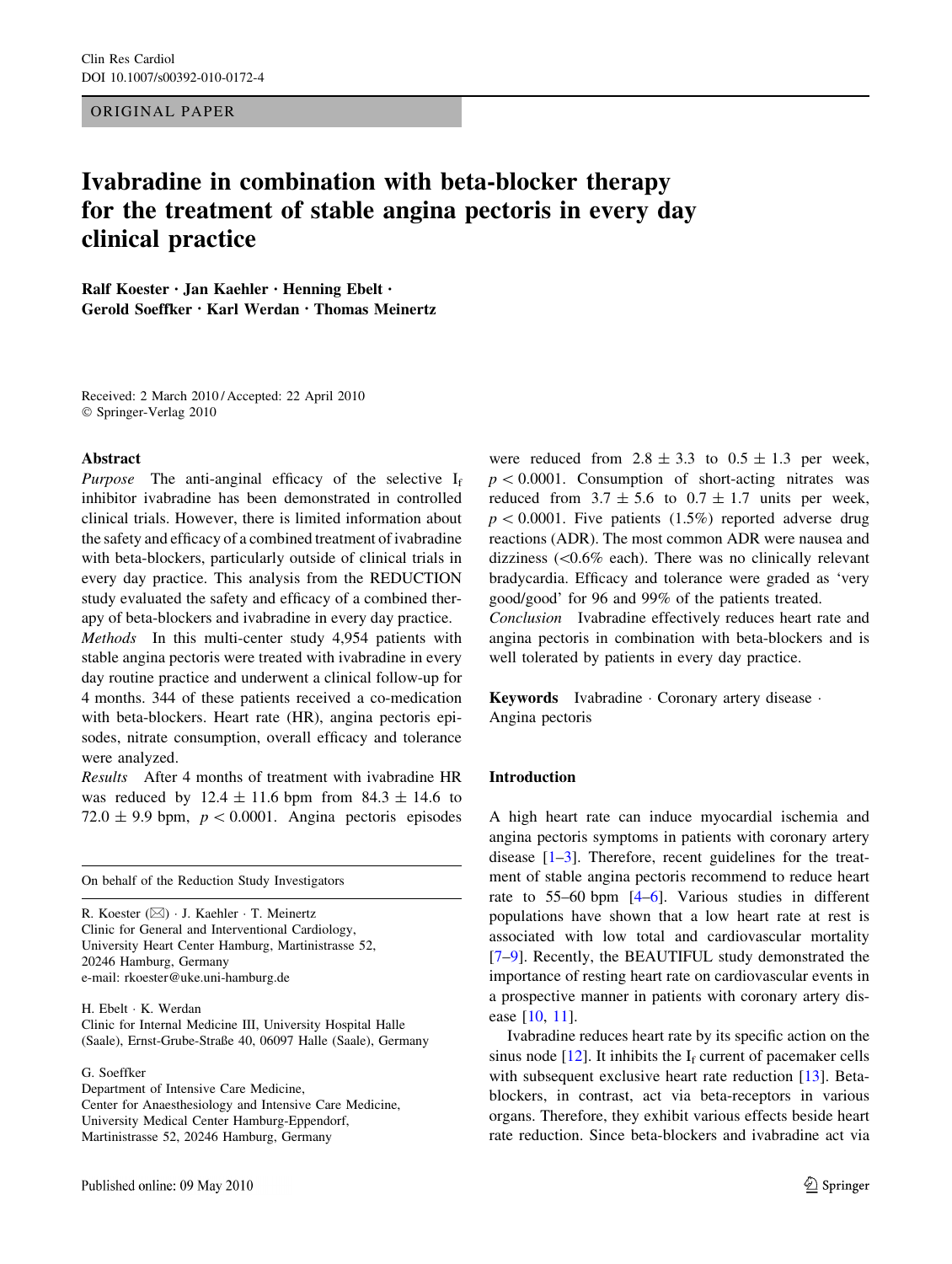different pathways on the sinus node, they act in complementary and at least by partially additive mechanisms.

There are several clinical scenarios which raise the desire to use beta-blockers and ivabradine simultaneously. These are, for instance, the patients that are still symptomatic or have an insufficient heart rate reduction after high dose of beta-blocker therapy or the patients who tolerate only small doses of beta-blocker and gets side effects with higher doses. Subpopulations from two recently published trials indicated that beta-blocker therapy and ivabradine can be combined [\[10](#page-6-0), [14\]](#page-6-0). However, the data were evaluated under clinical trial conditions and a variety of patients with co-morbidities, such as advanced renal insufficiency or a low heart rate were excluded. On the other hand, also patients with normal findings, such as a normal left-ventricular function were excluded in the BEAUTIFUL trial [[10,](#page-6-0) [11](#page-6-0)].

Patients in controlled clinical trials do not represent every day populations because they are subject to a substantial selection and are more thoroughly followed-up  $[15]$  $[15]$ . In most cases, the patients, who consent to participate in a controlled clinical study have a better compliance than the common patient treated in every day routine practice. Multi-morbid patients and patients with polytherapy are often excluded from controlled clinical trials [\[16](#page-6-0), [17](#page-6-0)]. Therefore, there is the need for evaluating whether favorable results from clinical studies measure up in every day practice. The open-label REDUCTION study demonstrated the efficacy and safety of the treatment of patients with chronic stable angina pectoris with ivabradine in a large patient population of 4,954 patients under every day practice conditions [[18\]](#page-6-0).

In this subgroup analysis from the REDUCTION study, we evaluated whether a combined therapy of ivabradine and beta-blockers is safe and efficient in every day routine practice.

## Methods

# Design

The study was conducted as a multi-center, prospective, open-label, non-interventional study. 4,954 patients who were treated with ivabradine were included and were prospectively followed by 1,503 general practitioners, internal medicine physicians, and cardiologists in private practice in Germany. All investigating physicians filled out a standardized questionnaire during the treatment of the patient.

The study is in accordance with the Declaration of Helsinki and was conducted in agreement with the ethical guidelines of the European Independent Ethics Committee.

Inclusion and exclusion criteria

Patients were included if they were in sinus rhythm and if there was a need for symptomatic treatment of chronic stable angina pectoris.

The patients had the following differential indications for treatment with ivabradine:

- initial medical therapy for chronic stable angina pectoris;
- change in the patient's medical treatment during therapy for chronic stable angina pectoris because of drug intolerance/side effects, insufficient efficacy or contraindication;
- supplementation of the ongoing medical regimen for stable angina pectoris with or without concomitant disease.

Treatment was initiated with ivabradine 5 mg twice daily. Increase in dose was possible after 2–4 weeks up to a target dose of 7.5 mg twice daily.

A lower dose of 2.5 mg of ivabradine twice daily was suggested in patients with the following features: Age  $\geq$ 75 years, renal insufficiency with a creatinine clearance  $\leq$ 15 ml/min, heart rate continuously  $\leq$ 50 bpm during treatment, or symptomatic bradycardia.

## Clinical examinations

Three clinical visits were performed: one at baseline and one after approximately 1 and 4 months of ivabradine treatment. At the first visit, the general and the cardiac history were documented. Cardiac risk factors, concomitant disease and other therapies were recorded. Heart rate and blood pressure were measured. The number of angina pectoris attacks within the week prior to the visit and the use of short-acting nitrates (nitrate capsules and hubs) were registered. The participating cardiologists optionally performed an electrocardiogram (ECG) at each visit.

The first follow-up examination was done after 2–4 weeks. At this time, blood pressure, heart rate, number of angina pectoris episodes within the last week and the consumption of short-acting nitrates were recorded. The dose of ivabradine was changed when necessary, and suspected adverse drug reactions (ADRs) were evaluated. The second control visit followed after approximately 4 months. At this time, the same clinical controls as after 4 weeks were performed. In addition, the change in concomitant therapy was recorded and a final grading of the efficacy and tolerance of ivabradine therapy was compiled according to the physician's assessment using a scale including 'very good', 'good', 'moderate' or 'poor'.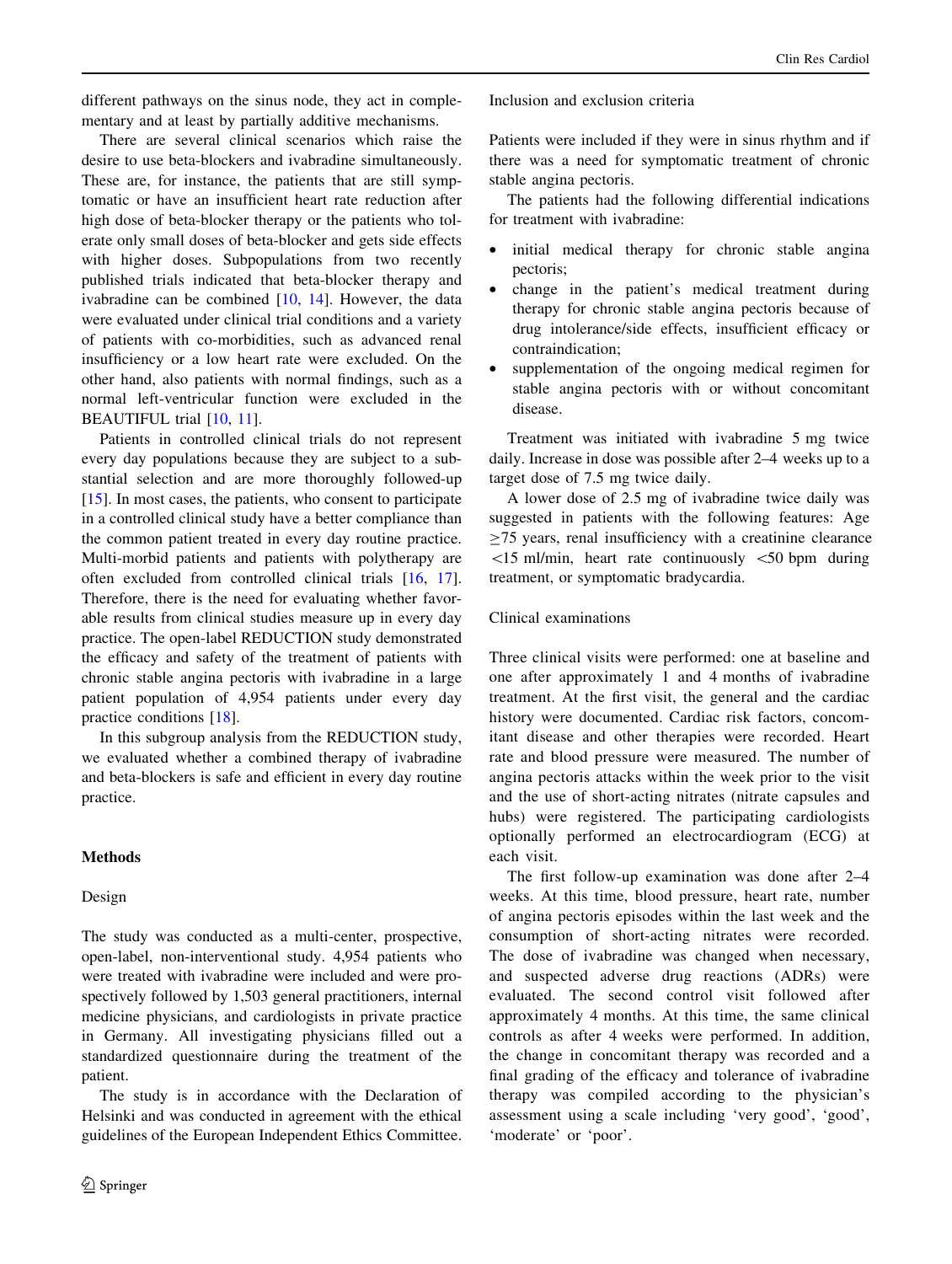#### Statistical analysis

A descriptive statistical analysis was performed, assisted by SAS<sup>®</sup> software, version 9.1. Patients were considered if they had valid data from all visits. The changes in blood pressure and heart rate were calculated using the one sample *t* test. Differences in the numbers of angina pectoris episodes and in the necessity to use anti-anginal drugs were evaluated by the Wilcoxon's signed rank test. Values are expressed as mean  $\pm$  SD. A  $p < 0.05$  was considered to be significant.

# **Results**

## Study population

Of the 4,954 patients 344 were treated with ivabradine and beta-blockers. The following data refer to this group with beta-blockers. 59% of the patients were male, 41% female. The mean age was  $66 \pm 11$  years. 285 patients (83%) had arterial hypertension and 279 (81%) hypercholesterolemia, 169 (49%) suffered from overweight, 121 (35%) had diabetes mellitus and 73 (21%) were smokers or ex-smokers.

The mean duration of coronary artery disease in the group was  $6.3 \pm 6.2$  years. The mean duration of the history of angina pectoris was  $4.2 \pm 4.6$  years. The CCS classification of angina pectoris of the patients is given in Table 1 [[19\]](#page-7-0).

#### Concomitant diseases, medication and procedures

In general, patients were pretreated with a beta-blocker and ivabradine was given on top. A previous percutaneous coronary intervention (PCI) had been performed in 194 (59%) of the patients. 71 patients (22%) had already been treated with coronary artery bypass surgery (CABG). A PCI or CABG surgery or both had been performed in 223 (66%) of the patients. 149 patients (45%) had a previous myocardial infarction.

Table 2 Concomitant diseases of the patients

| Concomitant disease                   | n  | Percentage<br>of patients <sup>a</sup> |
|---------------------------------------|----|----------------------------------------|
| Asthma bronchiale                     | 12 | 3.5                                    |
| Cerebrovascular event                 | 17 | 4.9                                    |
| Chronic kidney disease                | 11 | 3.2                                    |
| Depression                            | 39 | 11.3                                   |
| Hyperuricemia                         | 52 | 15.1                                   |
| Chronic obstructive pulmonary disease | 71 | 20.6                                   |
| Peripheral artery disease             | 61 | 17.7                                   |
|                                       |    |                                        |

<sup>a</sup> Total number of patients:  $n = 344$ 

Concomitant diseases were present in 215 patients (63%). They are specified in Table 2.

The most frequently used beta-blockers were metoprolol (41%), bisoprolol (27%), carvedilol (9%) and nebivolol (9%). The average daily doses of these were metoprolol 99.0 mg, bisoprolol 5.7 mg, carvedilol 22.5 mg, nebivolol 5.1 mg. During the observation period, the beta-blockers were stopped in 30 patients and reduced in dose in 15 patients. The main reasons for stop or reduction in betablockers included fatigue, depression and respiratory symptoms. In two patients, dose was increased and 28 patients received de novo beta-blockers.

The dose of ivabradine during follow-up is given in Table 3.

Therapy with ivabradine beside the beta-blocker was discontinued in 18 of 344 patients (5.4%). In five patients, intolerance was reported. In one patient, there was a sinus bradycardia with a heart rate around 40 bpm. After discontinuation of the drug, all side effects were reversible without any clinical sequelae. Three patients discontinued for insufficient effect, two patients for insufficient compliance, and eight patients discontinued independently on their own intention without reported reason or other reasons such as being symptom free.

Co-medication beside the beta-blocker and ivabradine treatment during the observation period was given in 330 patients (96%). This is shown in Tables [4](#page-3-0) and [5.](#page-3-0)

Table 1 CCS classification of angina pectoris grade in the study population

| Percentage of patients |  |
|------------------------|--|
| 22.7                   |  |
| 52.1                   |  |
| 23.0                   |  |
| 2.1                    |  |
|                        |  |

Table 3 Percentage of patients with different doses of ivabradine during 4 months follow-up

| Dose                          | <b>Starting</b><br>dose | After<br>1 month | After<br>4 months |
|-------------------------------|-------------------------|------------------|-------------------|
| $2.5 \text{ (mg bid)}$        | 26.6%                   | 13.0%            | $10.9\%$          |
| $5.0$ (mg bid)                | 73.4%                   | 70.8%            | 69.0%             |
| $7.5$ (mg bid)                | $0.0\%$                 | $16.1\%$         | 20.1%             |
| Average total daily dose (mg) | 8.7                     | 10.2             | 10.5              |

CCS Canadian Cardiovascular Society

bid dose applied twice daily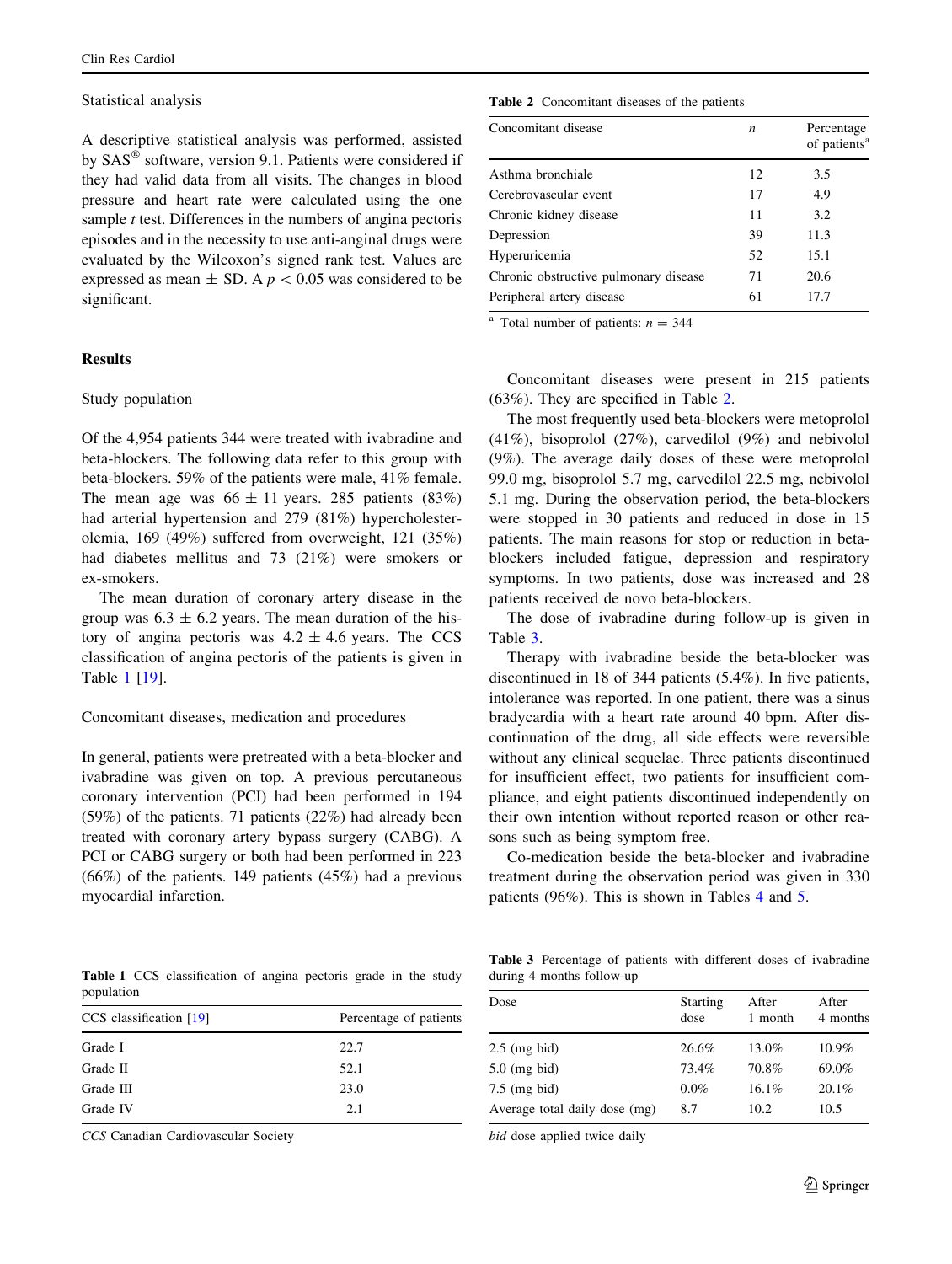<span id="page-3-0"></span>Table 4 Cardiovascular medication before and during the therapy with the combination of ivabradine and beta-blocker

| Medication               | n   | Percentage of patients |
|--------------------------|-----|------------------------|
| ACE inhibitor            | 184 | 53.5                   |
| Acetylsalicylic acid     | 274 | 79.7                   |
| AT-II-antagonists        | 58  | 16.9                   |
| Calcium channel blockers | 72  | 20.9                   |
| Clopidogrel              | 71  | 20.6                   |
| <b>Diuretics</b>         | 136 | 39.5                   |
| Long-acting nitrates     | 84  | 24.4                   |
| Molsidomine              | 51  | 14.8                   |
| Statin                   | 224 | 65.1                   |
| Ticlopidine              | 1   | 0.3                    |
|                          |     |                        |

Table 5 Non-cardiovascular medication

| Medication                 | n  | Percentage of patients <sup>a</sup> |  |
|----------------------------|----|-------------------------------------|--|
| Antidepressants            | 31 | 9.0                                 |  |
| <b>Bronchospasmolytics</b> | 32 | 9.3                                 |  |
| Inhalative corticoids      | 15 | 4.4                                 |  |
| Insulin                    | 33 | 9.6                                 |  |
| L-Thyroxine                | 30 | 8.7                                 |  |
| Oral anti-diabetics        | 69 | 20.1                                |  |
| Theophylline               | 14 | 4.1                                 |  |
| Other                      | 70 | 20.3                                |  |

<sup>a</sup> Total number of patients:  $n = 344$ 

# Heart rate and ECG parameters

The heart rate was reduced by  $12.4 \pm 11.6$  bpm from 84.3  $\pm$  14.6 to 72.0  $\pm$  9.9 bpm between baseline evaluation and the second follow-up visit after 4 months  $(p<0.0001)$  (Fig. 1).

No marked changes were seen in the ECG parameters, e.g. PQ-, QRS- and QTc periods as far as available. Relevant, but physiological changes were only observed in RR interval and in the uncorrected QT according to the reduction of heart rate.

## Angina pectoris and nitrate consumption

77% of the patients had one or more angina pectoris episodes per week prior to the initiation of therapy with ivabradine. At the time of follow-up visit 4 months later, the frequency of angina pectoris episodes had been significantly reduced under ivabradine therapy (from  $2.8 \pm 3.3$  to  $0.5 \pm 1.3$  attacks per week,  $p < 0.0001$ ) (Fig. [2\)](#page-4-0).

The consumption of nitrates (hubs and capsules) in the time between baseline and the follow-up visit after 4 months was significantly reduced in association with the



Fig. 1 Heart rate reduction under the combined treatment with ivabradine and beta-blocker in an observation period of 4 months. Average starting dosage was 8.7 mg at baseline, 10.2 mg at first month and 10.5 mg after 4 months. The given baseline value represents the heart rate under the therapy with beta-blockers before the start of therapy with ivabradine

treatment with ivabradine  $(3.7 \pm 5.6 \text{ to } 0.7 \pm 1.7,$  $p\leq0.0001$ ) (Fig. [3\)](#page-4-0).

The systolic mean blood pressure was reduced from  $139.8 \pm 18.0$  to  $130.2 \pm 12.6$  mmHg between baseline and the fourth month of treatment including ivabradine, beta-blockers and anti-hypertensive co-medication  $(-9.7 \pm 14.9 \text{ mmHg})$ . Diastolic mean blood pressure was reduced from  $82.9 \pm 10.7$  to  $77.5 \pm 7.3$  mmHg between the baseline visit and the follow-up after 4 months of treatment  $(-5.4 \pm 9.8 \text{ mmHg})$ .

The treating physicians regarded the efficacy of ivabradine as very good in 51.5% of the patients, as good in 44.6%, as moderate in 3.3% and as poor in 0.6% of the patients.

## Adverse events/ADR

Eight suspected ADR were reported in five patients (1.5% of 344 patients, none of these were classified as severe). Most commonly were nausea (5 episodes in 2 patients) and dizziness (3 episodes in 2 patients). None of the patients complained about luminous phenomena (phosphenes). One patient developed headache. Cardiac ADR was reported in one patient with sinus bradycardia. This resolved without any sequel after discontinuation of ivabradine. There were no other cardiac side effects. There were no serious adverse events and no death.

Seven ADR were related to ivabradine in four patients (mainly gastrointestinal symptoms), one event was regarded to be definitively related (bradycardia), three probably related to ivabradine, three possibly related, and one was not evaluable.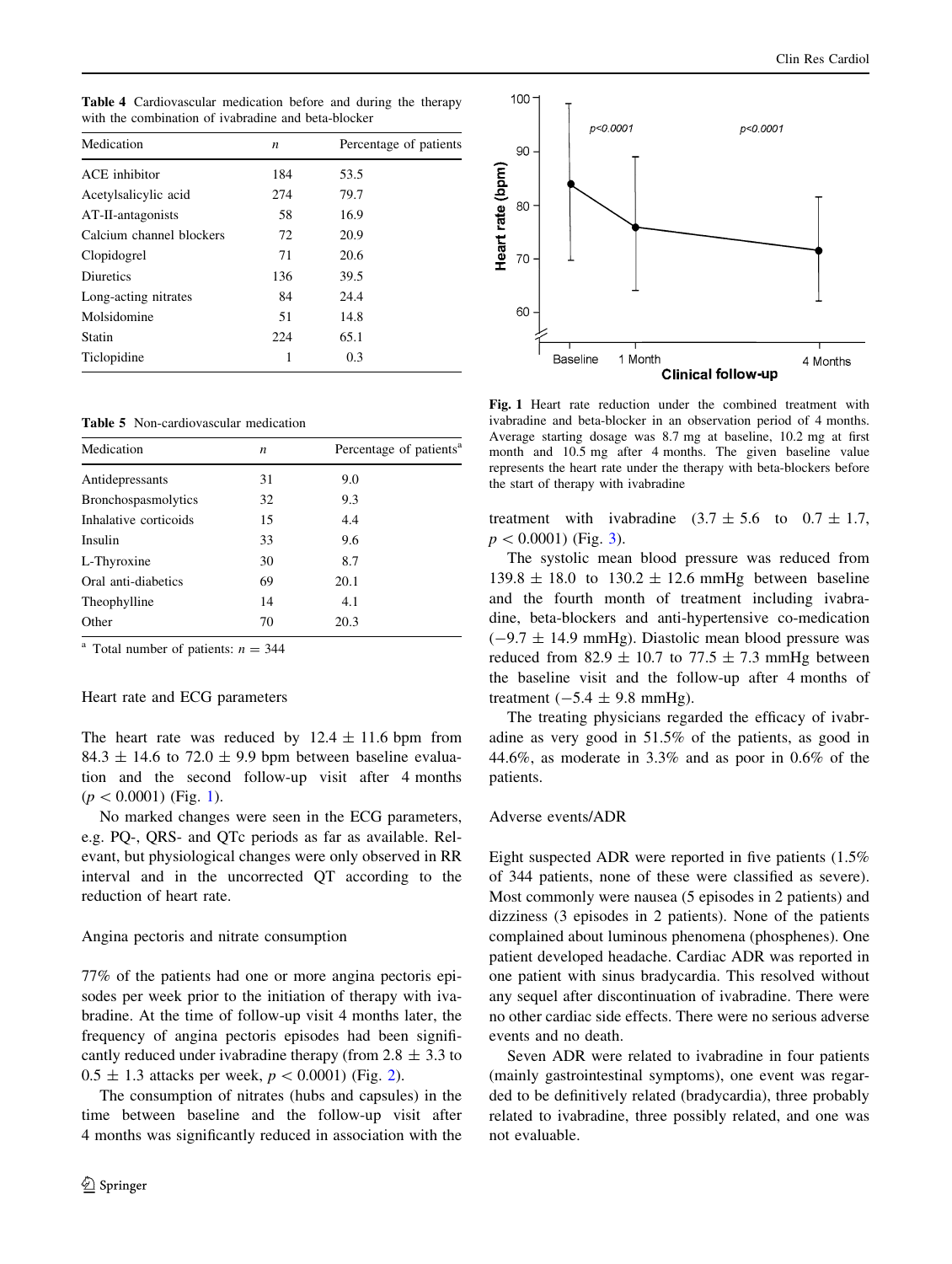<span id="page-4-0"></span>

Fig. 2 Number of angina pectoris episodes at baseline and at follow-up. Ivabradine reduced the number of angina pectoris episodes significantly. Values depicted represent the number of episodes in the week prior to the respective visit



Fig. 3 Nitrate use at baseline and at follow-up at 4 months. The total number of nitrate spray and capsule consumption during the week prior to evaluation was significantly reduced under ivabradine treatment

The patient's tolerance of ivabradine was graded as very good in 63.2% of the patients, as good in 36.2%, as moderate in 0.6% and as poor in 0.0% of the patients.

#### **Discussion**

Frequently, there is a discrepancy between the results of controlled clinical trials and the experience made in every day clinical practice  $[16]$  $[16]$ . This is partially due to specific patient selection in randomized clinical trials. Thus, observational data bases can give valuable additional information for the clinical use of a 'new drug'. Therefore, this study evaluated the efficacy, safety and tolerance of ivabradine in combination with beta-blocker therapy deliberately under every day routine conditions.

The main finding from this study is that treatment with ivabradine in combination with beta-blockers is efficient and safe in the broad spectrum of patients in every day practice. On top of beta-blocker therapy, ivabradine achieved an additional heart rate reduction without induction of any critical bradycardia. Angina pectoris and nitrate consumption were further markedly reduced, whereas adverse effects, such as phosphens, occurred less frequent than expected from randomized and non-randomized trials [\[11](#page-6-0), [14](#page-6-0), [20](#page-7-0)].

This is the first study which covers the entire spectrum of patients seen in every day practice. The two other published trials, BEAUTIFUL and ASSOCIATE, which included patients with ivabradine and beta-blockers in selected groups of patients, suggested, that beta-blockers and ivabradine can be combined [[11,](#page-6-0) [14](#page-6-0)]. However, both studies excluded a variety of patients. The BEAUTIFUL trial excluded all patients with an EF above 40% and included also patients without angina symptoms [[11\]](#page-6-0). The ASSOCIATE trial included 30% of patients who had no angina pectoris in the run-in period, excluded patients with left bundle branch block, high grade renal insufficiency and disability to exercise [[14\]](#page-6-0). In contrast to our study, the mean heart rate of the ASSOCIATE population was lower with 67 bpm at baseline [\[14](#page-6-0)]. These inclusion and exclusion criteria led to the evaluation of a population, which does not include all patient groups seen in daily practice. Insofar, our study extends the evaluation of ivabradine in combination with beta-blockers to new patient groups and provides information about patients not evaluated and described previously in the literature.

In our patient population, the heart rate reduction of 12 bpm under ivabradine was significant and occurred mainly at the first 4 weeks of treatment. The finding of further heart rate reduction by ivabradine, despite a preexisting and ongoing beta-blocker therapy was consistent with that from the BEAUTIFUL trial, in which heart rate was reduced by 8 bpm [\[11](#page-6-0)]. One reason for the more pronounced heart rate reduction in the present trial can be a higher baseline heart rate in this study compared to that in the BEAUTIFUL trial.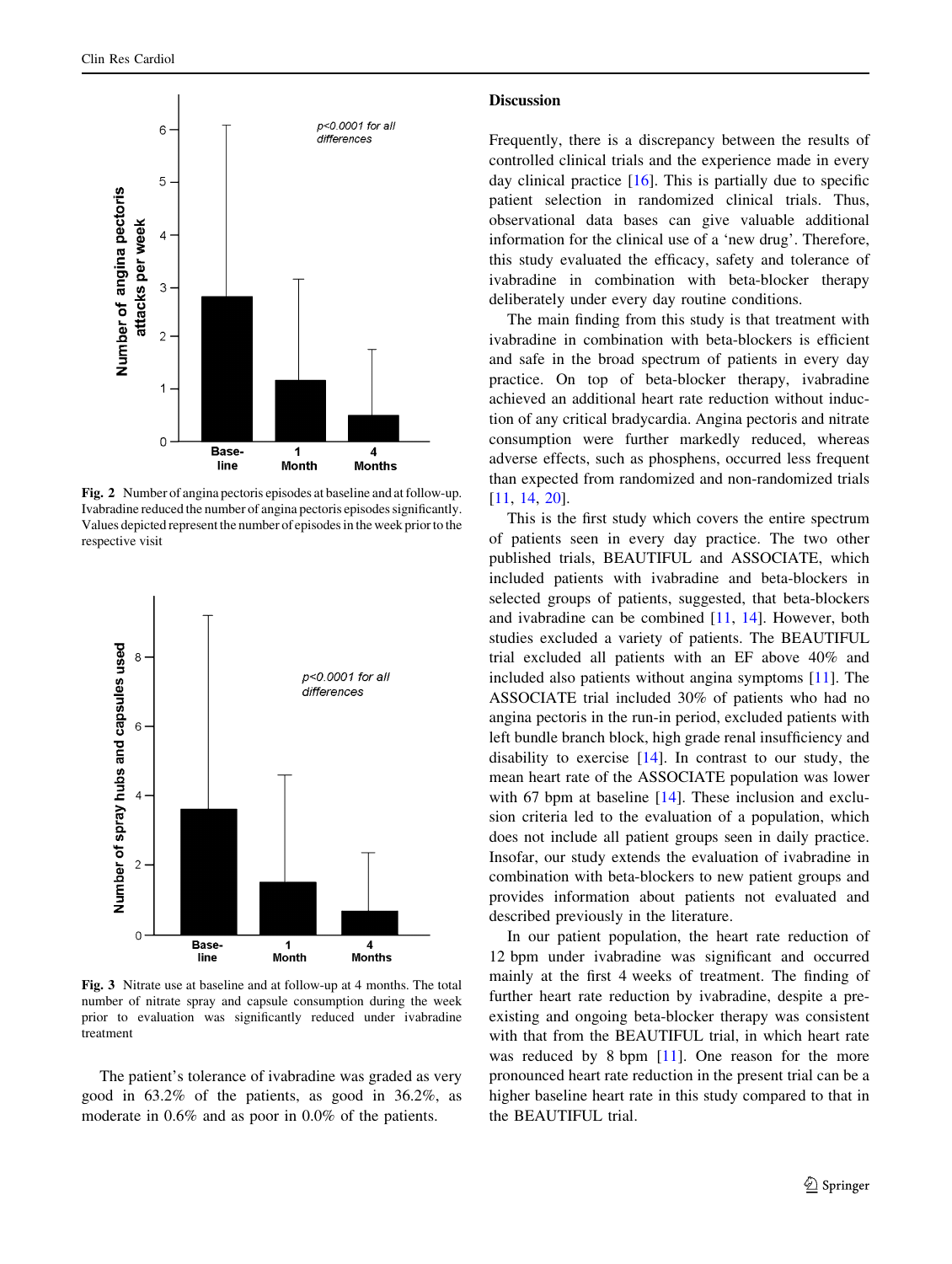However, the average heart rate of 72 bpm reached in our study was still relatively high for a population with chronic angina pectoris. One explanation for this effect may be underdosing of ivabradine. The average dose after 4 months was only 10.5 mg, whereas 15 mg would have been the maximum approved dose. This underdosage phenomenon has also been seen in other trials, such as the BEAUTIFUL trial, and may be related to a general and natural reservation of doctors to up-titrate novel drugs maximally. Because ivabradine was not maximally up-titrated, its effect on angina relief might have been underestimated in this trial and there may be more therapeutic potential than demonstrated yet.

Beta-blockers were not maximally dosed in this trial either, i.e. the mean dose of metoprolol was only 99 mg/ day. This phenomenon is also well known from other trials, from common clinical practice, and from various surveys in patients with stable angina pectoris, heart failure and status post-myocardial infarction [\[21–23](#page-7-0)].

Despite the recommendation to up-titrate beta-blockers to full dosages, data in clinical practice usually show substantial underdosing of beta-blockers, with dosages  $\leq$ 50% than the dosages that randomized trials have proved to be effective [[21\]](#page-7-0).

In the BEAUTIFUL trial, for instance, approximately half of the patients did not reach the target dose of the betablocker, for reasons, such as fatigue, dizziness, bradycardia, hypotension, and sexual dysfunction [\[24](#page-7-0)].

In the present study, this effect could partially be explained by reduced tolerability of higher doses of betablockers. Therefore, in patients who do not tolerate higher doses of beta-blockers or in whom sufficient symptom relief and heart rate reduction with beta-blockers cannot be achieved, the combination with ivabradine appears to be an appropriate therapeutic option. In clinical practice, the patient group, which raises physicians' reservations against high-dose beta-blockers, include a wide variety of individuals with comorbidities  $[25, 26]$  $[25, 26]$  $[25, 26]$  $[25, 26]$ . Apart from that there are patients that still have symptoms despite an optimal dose of beta-blockers. Regarding the large number of patients, in which the treating physician rather aims to a medium beta-blocker dose than to a high dose, or observes an insufficient anti-anginal effect with high doses, there appears to be a large therapeutic potential for the combination therapy with ivabradine to improve symptoms and to reach the recommended heart rate of 55–60 per min as a goal for the treatment of angina pectoris [\[4–6](#page-6-0)].

The blood pressure in our study was slightly reduced between baseline and the two follow-up visits. This cannot be explained by an ivabradine effect because ivabradine has been shown in multiple trials to have virtually no effect on blood pressure [\[27](#page-7-0), [28](#page-7-0)].

In fact, the decrease in blood pressure can most likely be explained by the use of additional co-medication, such as calcium channel blockers or ACE inhibitors. The reduction in the blood pressure can also contribute to the relief of angina pectoris, so that the ivabradine effect may be overestimated [[29\]](#page-7-0). However, the reduction in blood pressure was moderate and the whole reduction was completely within the normal blood pressure range, and, therefore, most likely irrelevant for the reduction in the angina attacks. Thus, after having taken this effect into account, exclusive heart rate reduction by ivabradine still appears to be the major factor for relief of symptoms.

Suspected ADR in this group were present in five patients (1.5%). These were mostly related to gastrointestinal discomfort or dizziness. There was one cardiac adverse reaction (0.3%), which consisted of a sinus bradycardia that disappeared after discontinuation of the ivabradine medication. The low rate of adverse events is in agreement with the results from other studies, such as the BEAUTIFUL trial [[11,](#page-6-0) [27](#page-7-0), [30\]](#page-7-0). This result suggests a high tolerance of ivabradine in combination with beta-blockers and also with various co-medications under every day conditions.

Visual adverse reactions, such as phosphens were not reported in this study. This is lower than expected from other trials, which reported 0.5–2% of phosphens [[11,](#page-6-0) [14](#page-6-0)]. The lower rate of phosphens reported in this trial may be explained by the fact that the patients were interviewed in an open mode for side effects, and were not specifically asked for visual effects in the sense of phosphens. Previous studies showed that the rate of phosphens reported by specifically informed individuals has been four times higher compared with that reported by subjects who were unaware of it  $[31]$  $[31]$ . It is suggestive, that patients in clinical studies are more informed, and therefore aware of phosphens than those in every day practice. Hence, it can be assumed that they report it more frequently than patients do on their own intention in every day practice.

When considering the overall low rate of ADR in the study group with beta-blockers and ivabradine, it is comprehensible that the vast majority of the treating physicians considered the tolerance of ivabradine as excellent or very good.

#### Study limitations

A major limitation of this study is the open-label, observational non-interventional design. This can generate a bias to overestimate the clinical benefits of ivabradine; however, it closely represents every day practice reality. A further limitation is the short follow-up period of only 4 months.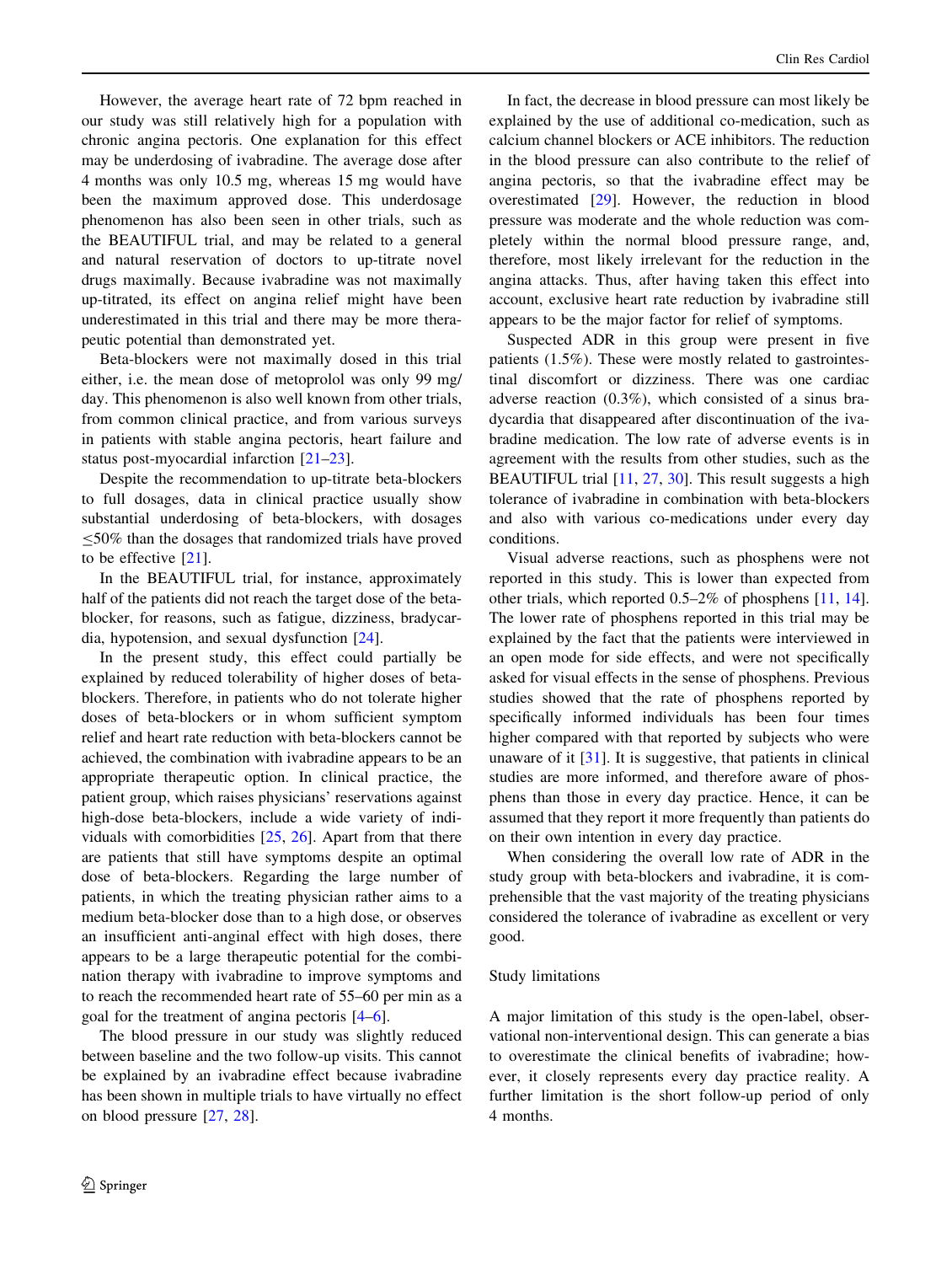<span id="page-6-0"></span>When considering that the mean heart rate achieved in this study after 4 months was still rather high with 72 bpm, and that only 20% of the patients received the maximum dose of ivabradine of 7.5 mg twice daily, there was potential to increase the ivabradine dose, and potentially its beneficial effect, too. Thus, the therapeutic potential of ivabradine in this group appears not completely utilized and the clinical benefits may still remain underestimated. On the other hand, the relatively low dose may cause an underestimation of the adverse effects, which typically occur more often at higher doses.

The reduction in blood pressure as a probable result of the change of co-medication may also have reduced angina pectoris and may lead to overestimation of the ivabradine effect.

#### **Conclusions**

Ivabradine effectively reduces heart rate in combination with beta-blockers. This is associated with a marked reduction in angina pectoris attacks and nitrate consumption in every day practice.

Ivabradine in combination with beta-blockers was safe and well tolerated by the majority of patients without any relevant bradycardia. A combination of ivabradine with beta-blockers appears to be a reasonable treatment option for patients with chronic stable angina pectoris.

Acknowledgments The authors thank Dieter Schremmer from the 'Gesellschaft für Therapieforschung' in Munich, Germany, for his substantive support of the statistical analysis, and all investigators for their contributions to the study. The investigators participated were J. Taggeselle, L. Feß, R. Aubele, N. Hassler, K. Hofmann, V. Adelberger, T. Arnold, B. Holz, M. Hwaidi, H.-D. Kombächer, R. Meysing, S. Appel, J. Bazowski, R. Bernauer, H. Böneke, M. Braun, E. Daelmann, M. Deißner, S. Duddy, M.-A. Eisenbarth, H. Fissan, C. Freese, G. Gölz, M. Gutting, K. Hallbaum, M. Hilgedieck, J.-A. Hintze, H. Hohensee, T. Hohenstatt, O. Khan, H.-H. Knäbchen, A. Krämer, K. Krämer, R. Lange, A. Levertov, H. Littwitz, U. Meyer, K. Müller, L. Rokitzki, C. Ruhnau, K. Rybak, R. Schmitt, A. Spingler, H. Stellmach, R. Tietze, W. Türk, R. Vormann, T.-A. Wiegmann, G. Will, E. Wüstenberg, J. Zivojinovic. The list of the further investigators is available from the corresponding author. TM's, KW's, HE's, GS's and RK's participation at scientific congresses has been supported by Servier Deutschland. The study was supported by funding from Servier, Germany.

Conflict of interest statement TM is member of the advisory board. JK has no conflict of interest.

#### References

1. McLenachan JM, Weidinger FF, Barry J, Yeung A, Nabel EG, Rocco MB, Selwyn AP (1991) Relations between heart rate, ischemia, and drug therapy during daily life in patients with coronary artery disease. Circulation 83:1263–1270

- 2. Heusch G, Schulz R (2007) The role of heart rate and the benefits of heart rate reduction in acute myocardial ischemia. Eur Heart J 9(Suppl F):F8–F14
- 3. Möhlenkamp S, Lehmann N, Schmermund A, Roggenbuck U, Moebus S, Dragano N, Bauer M, Kälsch H, Hoffmann B, Stang A, Bröcker-Preuss M, Böhm M, Mann K, Jöckel KH, Erbel R, Heinz Nixdorf Recall Study Investigators (2009) Association of exercise capacity and the heart rate profile during exercise stress testing with subclinical coronary atherosclerosis: data from the Heinz Nixdorf Recall Study. Clin Res Cardiol 98(10):665– 676
- 4. Fox K, Garcia MA, Ardissino D, Buszman P, Camici PG, Crea F, Daly C, De Backer G, Hjemdahl P, Lopez-Sendon J, Marco J, Morais J, Pepper J, Sechtem U, Simoons M, Thygesen K, Priori SG, Blanc JJ, Budaj A, Camm J, Dean V, Deckers J et al (2006) Guidelines on the management of stable angina pectoris. Eur Heart J 27:1341–1381
- 5. Fraker TD, Fihn SD (2007) Chronic Angina Focused Update of the ACC/AHA 2002 guidelines for the management of patients with chronic stable angina. Circulation 116:2762–2772
- 6. Donner-Banzhoff N, Held K, Laufs U, Trappe HJ, Werdan K, Zerkowski HR. Nationale Versorgungsleitlinie Chronische KHK. Version 2008. [http://www.versorgungsleitlinien.de/themen/khk/](http://www.versorgungsleitlinien.de/themen/khk/pdf/nvl_khk_lang.pdf) [pdf/nvl\\_khk\\_lang.pdf](http://www.versorgungsleitlinien.de/themen/khk/pdf/nvl_khk_lang.pdf). Accessed 22 January 2009
- 7. Kannel WB, Kannel C, Paffenbarger RS Jr, Cupples LA (1987) Heart rate and cardiovascular mortality: the Framingham Study. Am Heart J 113:1489–1494
- 8. Palatini P (2007) Heart rate as an independent risk factor for cardiovascular disease. Current evidence and basic mechanisms. Drugs 67(Suppl 2):3–13
- 9. Fox K, Borer J, Camm AJ, Danchin N, Ferrari R, Lopez Sendon JL, Steg PG, Tardiff JC, Tavazzi L, Tendera M (2007) Resting heart rate in cardiovascular disease. J Am Coll Cardiol 50:823– 830
- 10. Fox K, Ford I, Steg PG, Tendera M, Robertson M, Ferrari R (2008) Heart rate as a prognostic risk factor in patients with coronary artery disease and left-ventricular systolic dysfunction (BEAUTIFUL): a subgroup analysis of a randomised controlled trial. Lancet 372(9641):817–821
- 11. Fox K, Ford I, Steg PG, Tendera M, Ferrari R, on behalf of the BEAUTIFUL investigators (2008) Ivabradine for patients with stable coronary artery disease and left-ventricular systolic dysfunction (BEAUTIFUL): a randomised, double-blind, placebocontrolled trial. Lancet 372(9641):807–816
- 12. DiFrancesco D (2006) Funny channels in the control of cardiac rhythm and mode of action of selective blockers. Pharmacol Res 53:399–406
- 13. DiFrancesco D, Camm JA (2004) Heart rate lowering by specific and selective If current inhibition with Ivabradine. Drugs 64:1757–1765
- 14. Tardiff JC, Ponikowski P, Kahan T, for the ASSOCIATE study investigators (2009) Efficacy of the  $I_f$  current inhibitor ivabradine in patients with chronic stable angina receiving beta-blocker therapy: a 4 month, randomized, placebo-controlled trial. Eur Heart J 30(5):540–548
- 15. Concato J, Shah N, Horwitz RI (2000) Randomized, controlled trials, observational studies, and the hierarchy of research designs. N Engl J Med 342:1887–1892
- 16. Pocock SJ, Elbourne DR (2000) Randomized trials or observational tribulations? N Engl J Med 342:1907–1909
- 17. Bonzel T, Erbel R, Hamm CW, Levenson B, Neumann FJ, Rupprecht HJ, Zahn R (2008) Percutaneous coronary interventions. Clin Res Cardiol 97(8):513–547
- 18. Köster R, Kaehler J, Meinertz T (2009) Treatment of stable angina pectoris by ivabradine in every day practice: the REDUCTION study. Am Heart J 158(4):e51–e57